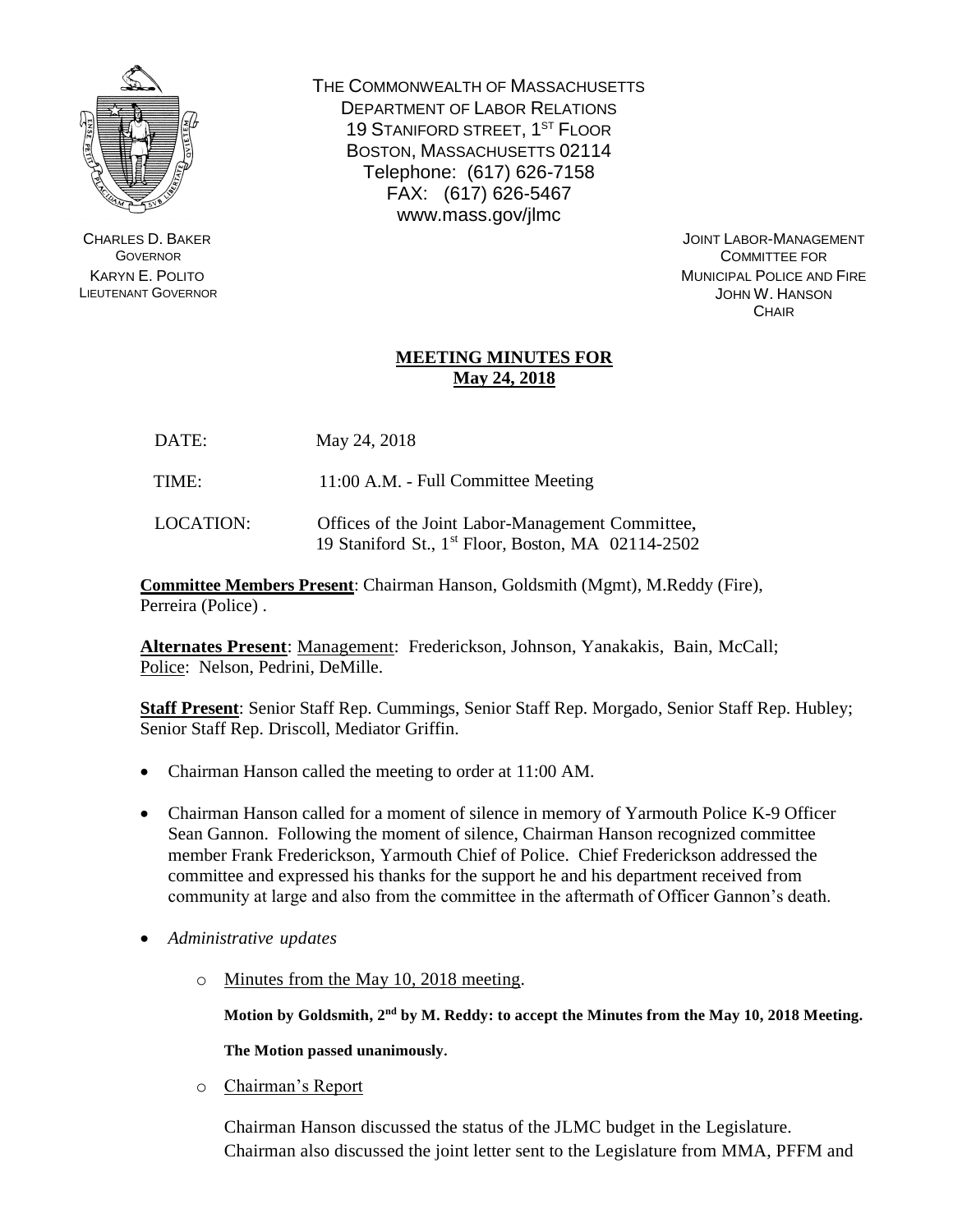MCOP.

Other Business

**Motion by Goldsmith, 2nd by Perreira: to approve the appointment of Lisa Yanakakis, Assistant Town Manager, Town of Weston, and Kathleen Johnson, Assistant City Manager, City of Worcester, as Alternate Members of the Committee.**

**The Motion passed unanimously.**

*Petition, Jurisdiction and Awaiting Funding List (AFL) Cases:*

| <b>Case Number Organization</b> |                | <b>Mediator/Sr. Staff</b> | <b>Topic/Vote/Action</b>  |
|---------------------------------|----------------|---------------------------|---------------------------|
| 1. 17-6358                      | Attleboro Fire | CG, JOEH, DJM             | Vote to take Jurisdiction |

Mr. Morgado briefed the Committee on the status of the case.

**Motion by M.Reddy, second by Goldsmith: to take jurisdiction in the case of Professional Firefighters of Attleboro, Local 848, IAFF and the City of Attleboro, 17-JLM-6358.**

**The motion passed unananimously.**

**Motion by M.Reddy, second by Goldsmith: to assign the following Committee members to the case of Professional Firefighters of Attleboro, Local 848, IAFF and the City of Attleborough, 17-JLM-6358: Cross for Fire and Francis for management or substitutes as so designated by the Fire and Management Chairs and, if so-required, approved by the Chair of the Group.** 

**The motion passed unanimously.**

2. 18-6421 Attleboro Police CG,DC,GD T/A move to AFL

**Motion by Perreira, second by Goldsmith: to move Case No. 18-6421, Attleboro Police, to Awaiting Funding.** 

**The motion passed unanimously.**

3. 18-6500 Everett Fire CG Funded Remove

Mr. Hubley briefed the Committee.

**Motion by M. Reddy, second by Goldsmith: to remove Case No. 18-6500, Everett Fire, from the Committee's Docket as it has been funded.**

**The motion passed unanimously.**

4. 18-6589 Salem Police Patrol HB,DC,DJM Vote to take Jurisdiction

Chairman Hanson briefed the Committee.

**Motion by Perreira, second by Goldsmith: to take jurisdiction in the case of Salem Police Patrolman's Association, Local 426, MCOP, and the City of Salem, 18-JLM-6589.**

**The motion passed unananimously.**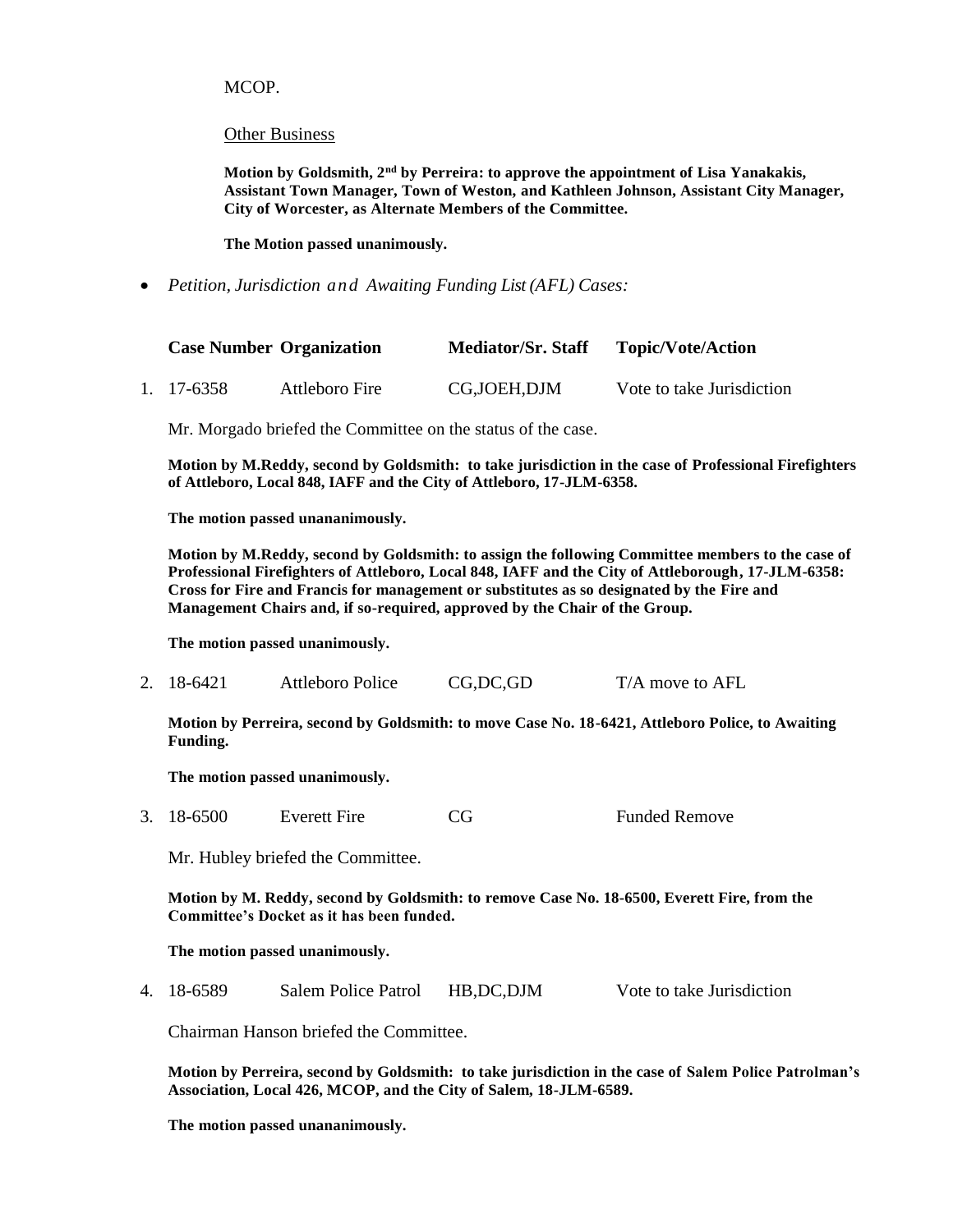**Motion by Perreira, second by Goldsmith: to assign the following Committee members to the case of Salem Police Patrolman's Association, Local 426, MCOP, and the City of Salem, 18-JLM-6589: T.Reddy/Nelson for Police and Petrin for management or substitutes as so designated by the Police and Management Chairs and, if so-required, approved by the Chair of the Group.**  5. 15-5010 Springfield Fire Chiefs BH Funded Remove Mr. Hubley briefed the Committee. **Motion by M. Reddy, second by Goldsmith: to remove Case No. 15-5010, Springfield Fire Chiefs from the Committee's Docket as it has been funded. The motion passed unanimously.** 6. 17-6105 Watertown Police EF, DC,DJM Vote to Arbitration Mr. Cummings briefed the Committee. **Motion by Perreira, 2nd by Goldsmith: in the matter of JLM-17-6105 Watertown Police Association and the Town of Watertown, the Committee finds that there is an apparent exhaustion of the processes of collective bargaining which constitutes a potential threat to public welfare and the Committee votes to send this case to arbitration by a tripartite panel consisting of Richard Pedrini (Labor) and Gerard Hayes (Management) and/or other Committee members and/or senior staff that may be substituted as necessary by the respective Labor and/or Management Chairs pursuant to the rules, policies, and procedures of the Committee, and any other applicable provisions of law, and a neutral selected in accordance with the Committee's rules, policies and procedures, on an issue by issue basis, with said issues having been identified at the May 9, 2018, hearing held pursuant to Section 1, Subsection 3(a), of Chapter 589 of the Acts of 1987.** 7. 17-6299 Billerica Fire HB,JOEH,GD Vote to Arbitration Mr. Hanson informed the Committee that the  $3(a)$  hearing in this case recessed on May  $22<sup>nd</sup>$  and will reconvene on June  $14<sup>th</sup>$ . **No Action**. 8. 16-5366 Amherst Police BH, DC, GD Funded Remove **Motion by Perreira, second by Goldsmith: to remove Case No. 16-5366, Amherst Police, from the Committee's Docket as it has been funded. The motion passed unanimously** 9. 16-5505 Seekonk Fire JG,JOEH,GD Funded Remove **Motion by M. Reddy, second by Goldsmith: to remove Case No. 16-5505, Seekonk Fire, from the Committee's Docket as it has been funded. The motion passed unanimously**. 10. 16-5606 Westwood Fire CG,JH Funded Remove **Motion by M. Reddy, second by Goldsmith: to remove Case No. 16-5606, Westwood Fire, from the Committee's Docket as it has been funded.**

**The motion passed unanimously**.